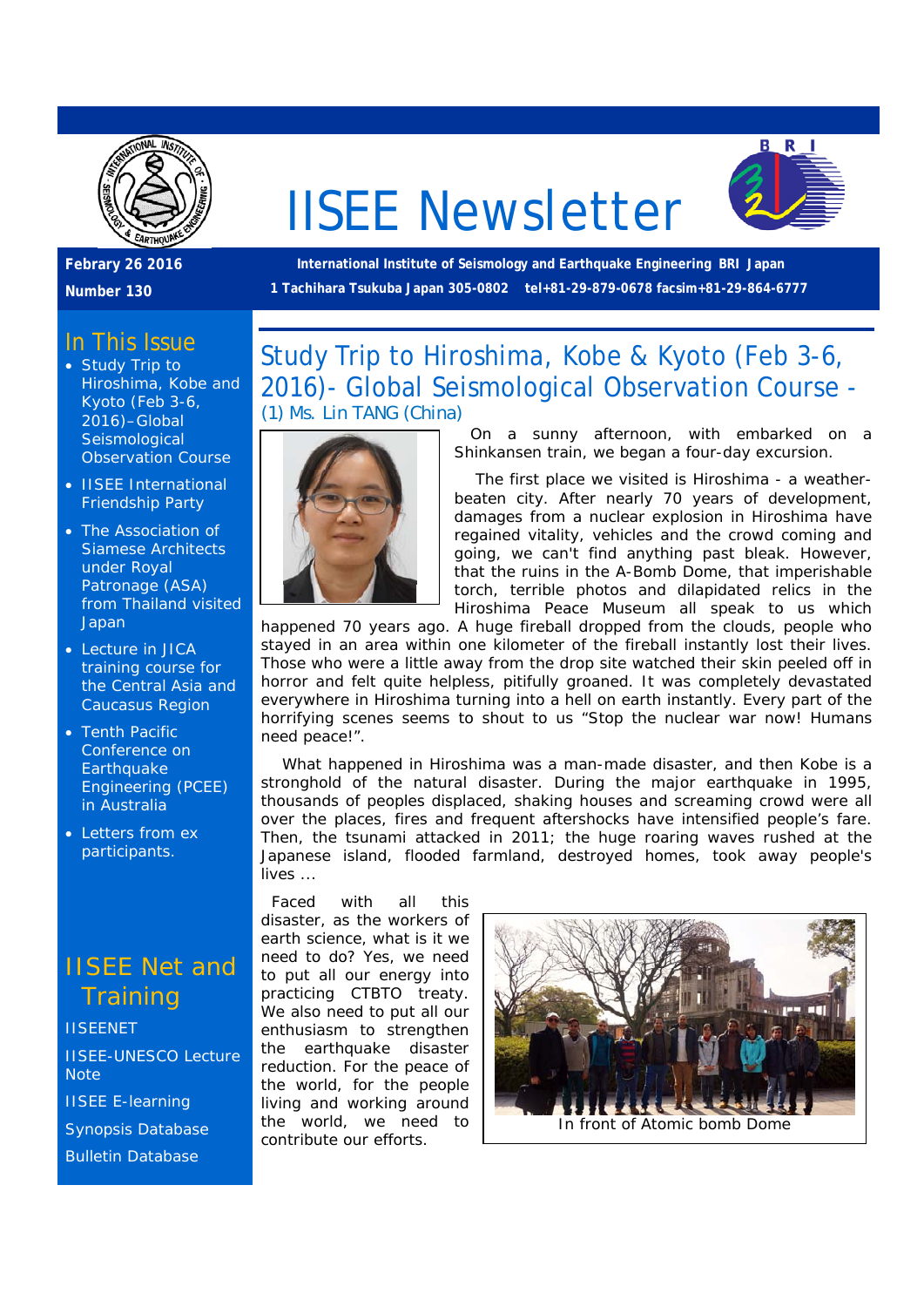#### *(2) Mr. Thakur Prasad KANDEL (Nepal)*

I got a memorable opportunity to observe the consequence of one of the historical atrocities in Hiroshima, the effect of the Great Hanshin-Awaji Earthquake and sightseeing of Itsukushima Shrine, Kiyomizu and Golden



Pavilion Temple of Kyoto city, as a participant in Global Seismological Observation 2015 program. I had always thought that Hiroshima is quite different from other Japanese cities. I was surprised to looking the developed Hiroshima with green environment. Anybody who visits the Atomic Bomb Dome and observes the documentary of Peace Memorial Museum, victims' mementos, photos and materials like melted glass, charred clothing and people's shadows imprinted into concrete, can feel and conclude that we should destroy all nuclear weapons from the universe.

Anybody or country has an ego, but killing and destroying is not the solution for the future generation.

Hanshin-Awaji Earthquake was the latest highly devastating, but looking the present situation of Kobe area, it is not easy to believe that devastating event had occurred two decades before. Nojima Fault Preservation Museum in Awaji, as well as DRI, imparts the status of destruction by the earthquake and Tsunami through audio and visual, graphics and models, and physical artifacts. Despite the sadness of the event, the museum serves to tell a positive story: preparedness and togetherness help to save lives.





## IISEE International Friendship Party *By Mr. Takashi Yamashita, Head of IISEE Administration Division*

We had an international friendship party with the participants of the Global

seismological observation course, the Seismology course, The Earthquake engineering course, the Tsunami disaster mitigation course and IISEE staff members at cafeteria on Feb 16th. Dr. Sakamoto, The president of BRI and Dr. Nishiyama, the vice president also joined us.

Although it was a short and small lunch party, we were able to deepen our friendship in a relaxed environment.



## **Earthquakes**

The 2011 off the Pacific coast of Tohoku **Earthquake** 

Reports of Recent **Earthquakes** 

Utsu Catalog

Earthquake Catalog

## **Call for Papers**

IISEE Bulletin is now accepting submissions of papers for the seismology, earthquake engineering, and tsunami. Developing countries are targeted, but are not limited.

Your original papers will be reviewed by the editorial members and some experts.

NO submission fee is need.

Try to challenge!!

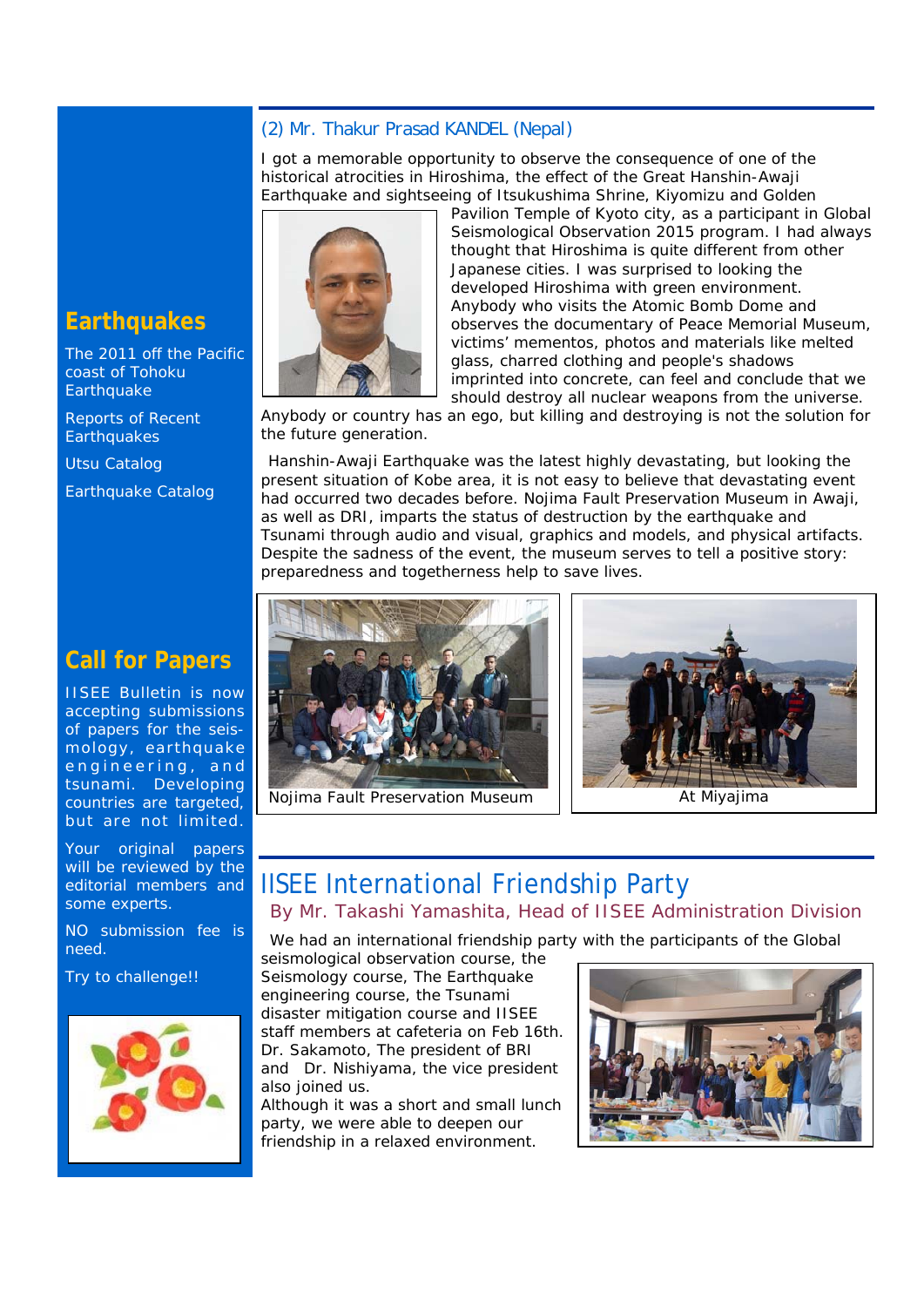





Enjoy, Now

# The Association of Siamese Architects under Royal Patronage (ASA) from Thailand visited Japan

*By Mr. Takashi Yamashita, Head of IISEE Administration Division*

The Experts of The Association of Siamese Architects under Royal Patronage (ASA) from Thailand visited Japan on 8th of Feb. BRI was requested to give expert lectures from The Japan Institute of Architects (JIA) who has a close relationship with ASA. Mr. Hiroto Kato and Dr. Yushiro Fujii delivered expert lectures. The president of ASA sent letters of thanks to them.

The lecture details are as follows,

- 1. Mr. Hiroto Kato, Senior Research Engineer
- Earthquake Damage of Buildings, Quake-resistant Engineering and Seismic Design Code of Buildings in Japan

2. Dr. Yushiro Fujii, Senior Research Scientist

Earthquakes and Tsunamis - Case studies in Thailand and Japan

## **Contact Us**

The IISEE Newsletter is intended to act as a go-between for IISEE and ex-participants.

We encourage you to contribute a report and an article to this newsletter. Please let us know your current activities in your countries.

We also welcome your co-workers and friends to register our mailing list.

iiseenews@kenken.go.jp http://iisee.kenken.go.jp



Mr. Hiroto Kato (right side) | Dr. Yushiro Fujii (right side)



# Lecture in JICA training course for the Central Asia and Caucasus Region

*By Dr. Toshiaki Yokoi, Director of IISEE* 

Feb. 3 in the morning Dr. T. Yokoi have collaborated for the training course "Earthquake Disaster Mitigation and Seismic Design" held by JICA and the Building Center of Japan. This training course is specially prepared for the four countries in the Central Asia and Caucasus Region: Armenia, Azerbaijan,